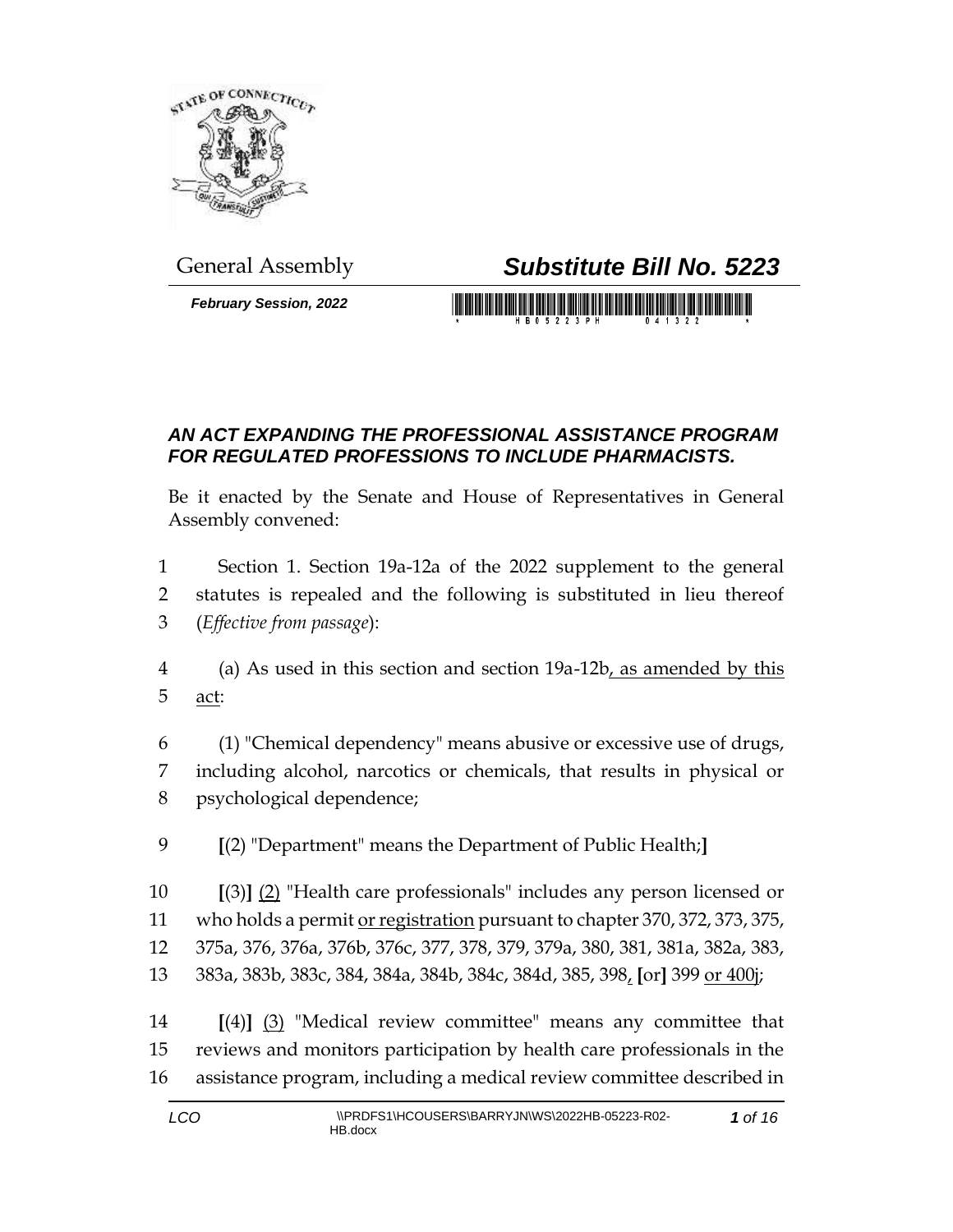## section 19a-17b; **[**and**]**

 **[**(5)**]** (4) "Assistance program" means the program established pursuant to subsection (b) of this section to provide education, prevention, intervention, referral assistance, rehabilitation or support services to health care professionals who have a chemical dependency, 22 emotional or behavioral disorder or physical or mental illness; and

## (5) "Pharmacist" has the same meaning as provided in section 20-571.

 (b) State or local professional societies or membership organizations of health care professionals or any combination thereof, may establish a single assistance program to serve all health care professionals, provided the assistance program (1) operates in compliance with the provisions of this section, and (2) includes one or more medical review committees that comply with the applicable provisions of subsections (c) to (f), inclusive, of this section. The program shall (A) be an alternative, voluntary and confidential opportunity for the rehabilitation of health care professionals and persons who have applied to become health care professionals, and (B) include mandatory, periodic evaluations of each participant's ability to practice with skill and safety and without posing a threat to the health and safety of any person or patient in the health care setting.

 (c) Prior to admitting a health care professional into the assistance program, a medical review committee shall (1) determine if the health care professional is an appropriate candidate for rehabilitation and participation in the program, and (2) establish the participant's terms and conditions for participating in the program. No action taken by the medical review committee pursuant to this subsection shall be construed as the practice of medicine or mental health care.

 (d) A medical review committee shall not admit into the assistance program any health care professional who has pending disciplinary charges, prior history of disciplinary action or a consent order by any professional licensing or disciplinary body or has been charged with or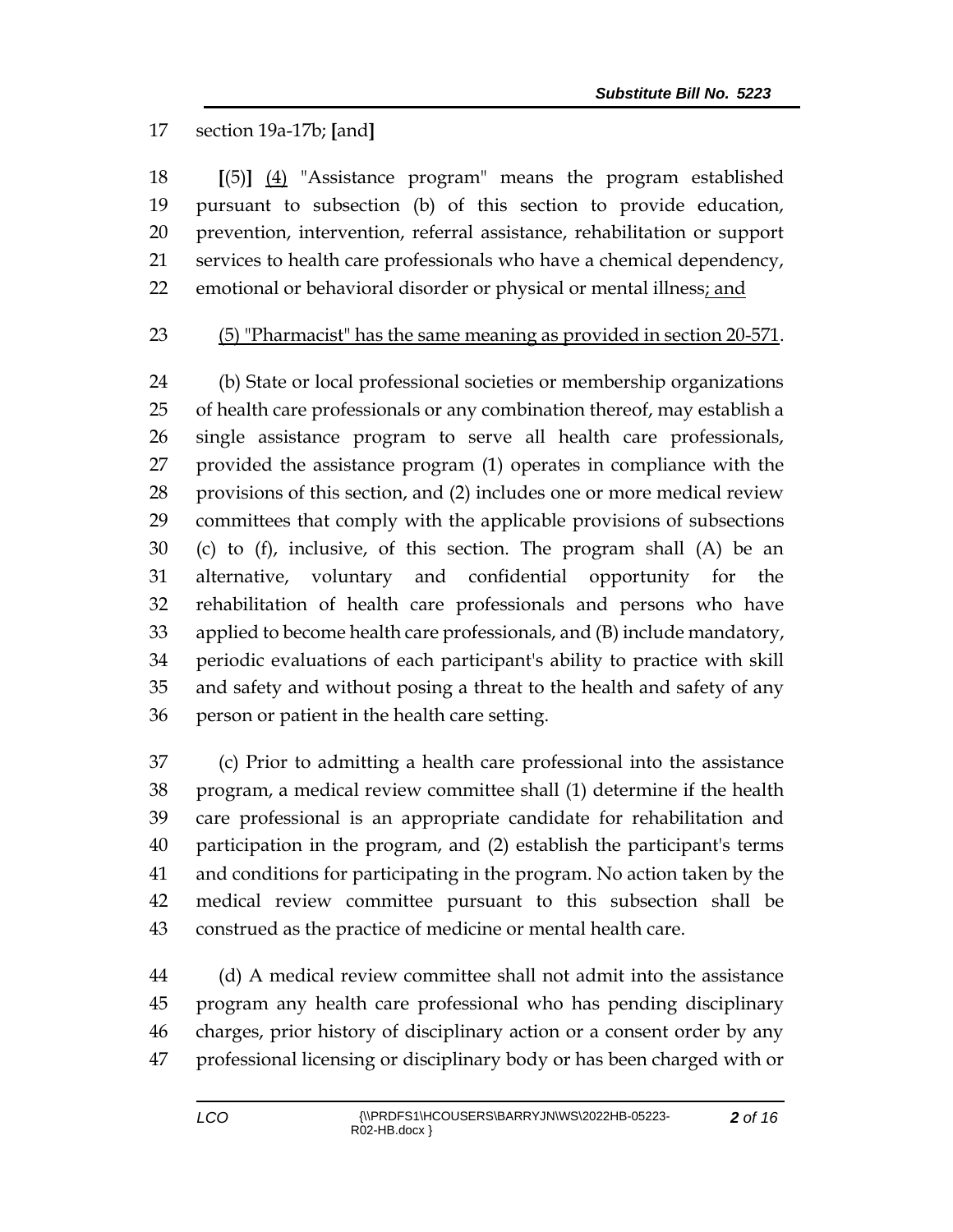convicted of a felony under the laws of this state, or of an offense that, if committed within this state, would constitute a felony. A medical review committee shall refer such health care professional to the **[**department**]** Department of Public Health, or, if such health care professional is a pharmacist, the Department of Consumer Protection, and shall submit to the **[**department**]** Department of Public Health or 54 Department of Consumer Protection, as applicable, all records and files maintained by the assistance program concerning such health care professional. Upon such referral, the **[**department**]** Department of Public Health or Department of Consumer Protection, as applicable, shall determine if the health care professional is eligible to participate in the assistance program and whether such participation should be treated as confidential pursuant to subsection (h) of this section. The **[**department**]** Department of Public Health or Department of Consumer Protection, as 62 applicable, may seek the advice of professional health care societies or organizations and the assistance program in determining what intervention, referral assistance, rehabilitation or support services are appropriate for such health care professional. If the **[**department**]** Department of Public Health or Department of Consumer Protection, as applicable, determines that the health care professional is an appropriate candidate for confidential participation in the assistance program, the entire record of the referral and investigation of the health care professional shall be confidential and shall not be disclosed, except at the request of the health care professional, for the duration of the health care professional's participation in and upon successful completion of the program, provided such participation is in accordance with terms agreed upon by the **[**department**]** Department of Public 75 Health or Department of Consumer Protection, as applicable, the health care professional and the assistance program.

 (e) Any health care professional participating in the assistance program shall immediately notify the assistance program upon (1) being made aware of the filing of any disciplinary charges or the taking of any disciplinary action against such health care professional by a professional licensing or disciplinary body, or (2) being charged with or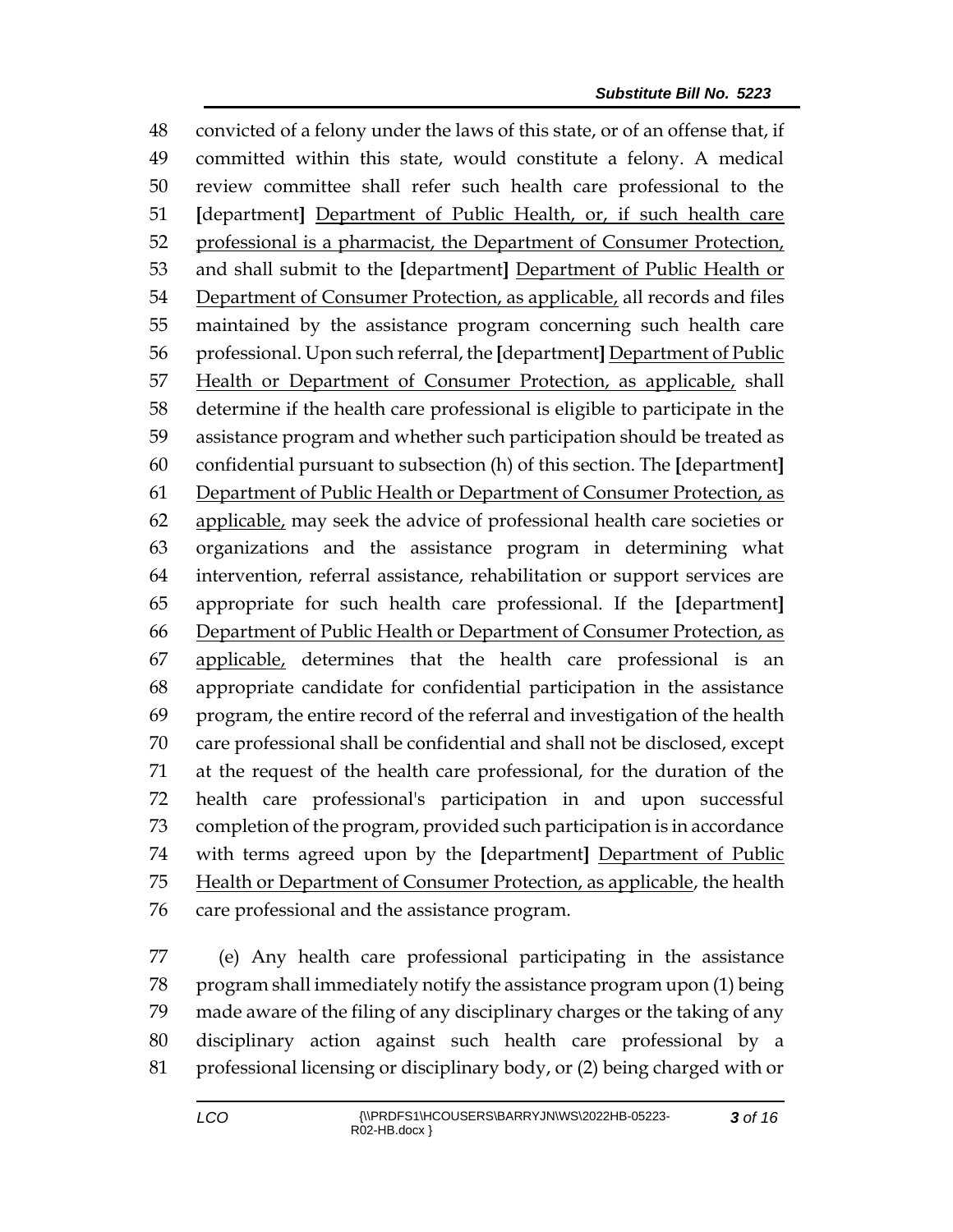convicted of a felony under the laws of this state, or of an offense that, if committed within this state, would constitute a felony. The assistance program shall regularly review available sources to determine if disciplinary charges have been filed, or disciplinary action has been taken, or felony charges have been filed or substantiated against any health care professional who has been admitted to the assistance program. Upon such notification, the assistance program shall refer such health care professional to the **[**department**]** Department of Public Health, or, if such health care professional is a pharmacist, the Department of Consumer Protection, and shall submit to the **[**department**]** Department of Public Health or Department of Consumer Protection, as applicable, all records and files maintained by the assistance program concerning such health care professional. Upon such referral, the **[**department**]** Department of Public Health or 96 Department of Consumer Protection, as applicable, shall determine if the health care professional is eligible to continue participating in the assistance program and whether such participation should be treated as confidential in accordance with subsection (h) of this section. The **[**department**]** Department of Public Health or Department of Consumer Protection, as applicable, may seek the advice of professional health care societies or organizations and the assistance program in determining what intervention, referral assistance, rehabilitation or support services are appropriate for such health care professional. If the **[**department**]** Department of Public Health or Department of Consumer Protection, as applicable, determines that the health care professional is an appropriate candidate for confidential participation in the assistance program, the entire record of the referral and investigation of the health care professional shall be confidential and shall not be disclosed, except at the request of the health care professional, for the duration of the health care professional's participation in and upon successful completion of the program, provided such participation is in accordance with terms agreed upon by the **[**department**]** Department of Public Health or Department of Consumer Protection, as applicable, the health care professional and the assistance program.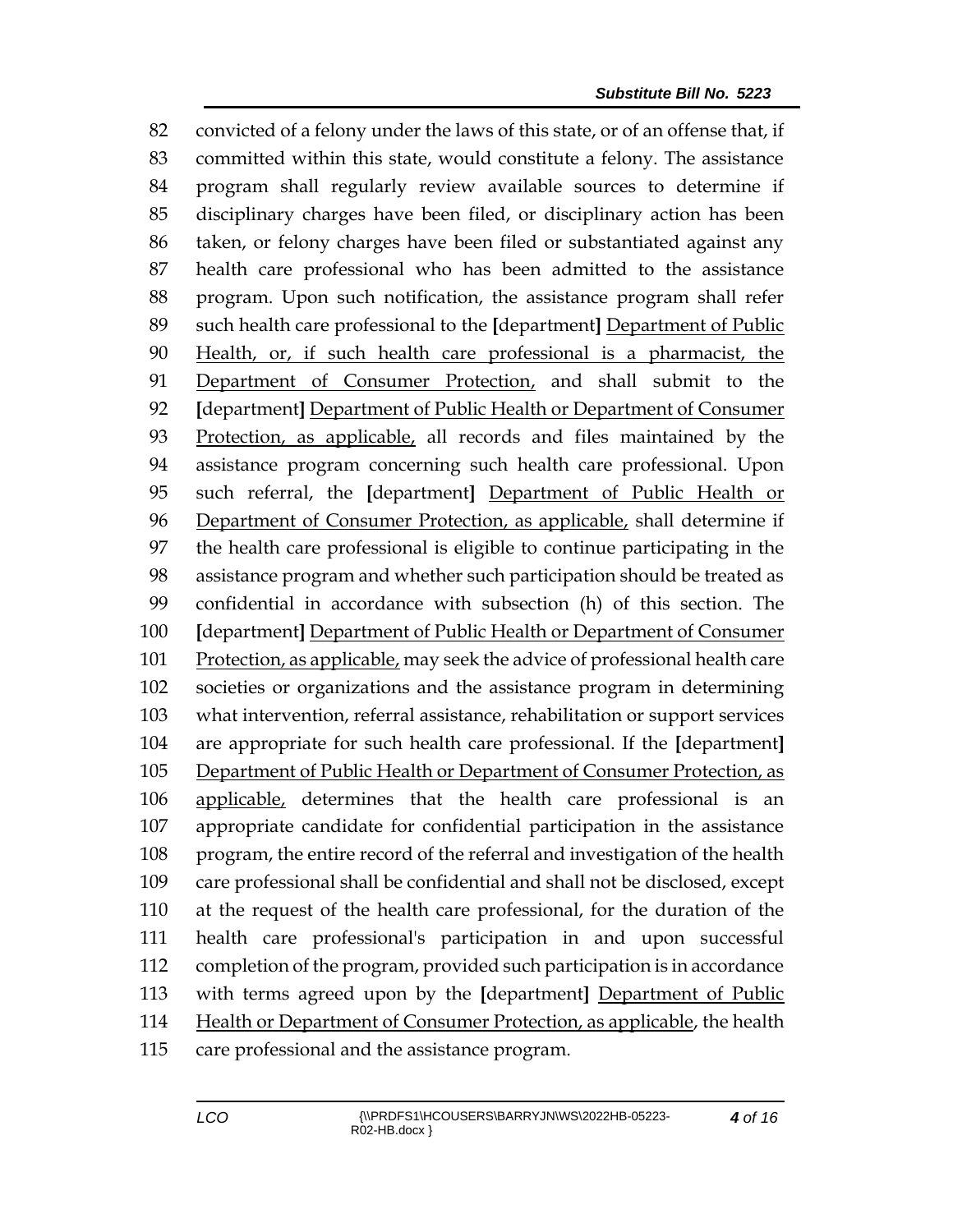(f) A medical review committee shall not admit into the assistance program any health care professional who is alleged to have harmed a patient. Upon being made aware of such allegation of harm a medical review committee and the assistance program shall refer such health care professional to the **[**department**]** Department of Public Health, or, if such health care professional is a pharmacist, the Department of Consumer Protection, and shall submit to the **[**department**]** Department of Public Health or Department of Consumer Protection, as applicable, all records and files maintained by the assistance program concerning such health care professional. Such referral may include recommendations as to what intervention, referral assistance, rehabilitation or support services are appropriate for such health care professional. Upon such referral, the **[**department**]** Department of Public Health or Department of Consumer Protection, as applicable, shall determine if the health care professional is eligible to participate in the assistance program and whether such participation should be provided in a confidential manner in accordance with the provisions of subsection (h) of this section. The **[**department**]** Department of Public Health or Department of Consumer Protection, as applicable, may seek the advice of professional health care societies or organizations and the assistance program in determining what intervention, referral assistance, rehabilitation or support services are appropriate for such health care professional. If the **[**department**]** Department of Public Health or Department of Consumer Protection, as applicable, determines that the health care professional is an appropriate candidate for confidential participation in the assistance program, the entire record of the referral and investigation of the health care professional shall be confidential and shall not be disclosed, except at the request of the health care professional, for the duration of the health care professional's participation in and upon successful completion of the program, 146 provided such participation is in accordance with terms agreed upon by the **[**department**]** Department of Public Health or Department of Consumer Protection, as applicable, the health care professional and the assistance program.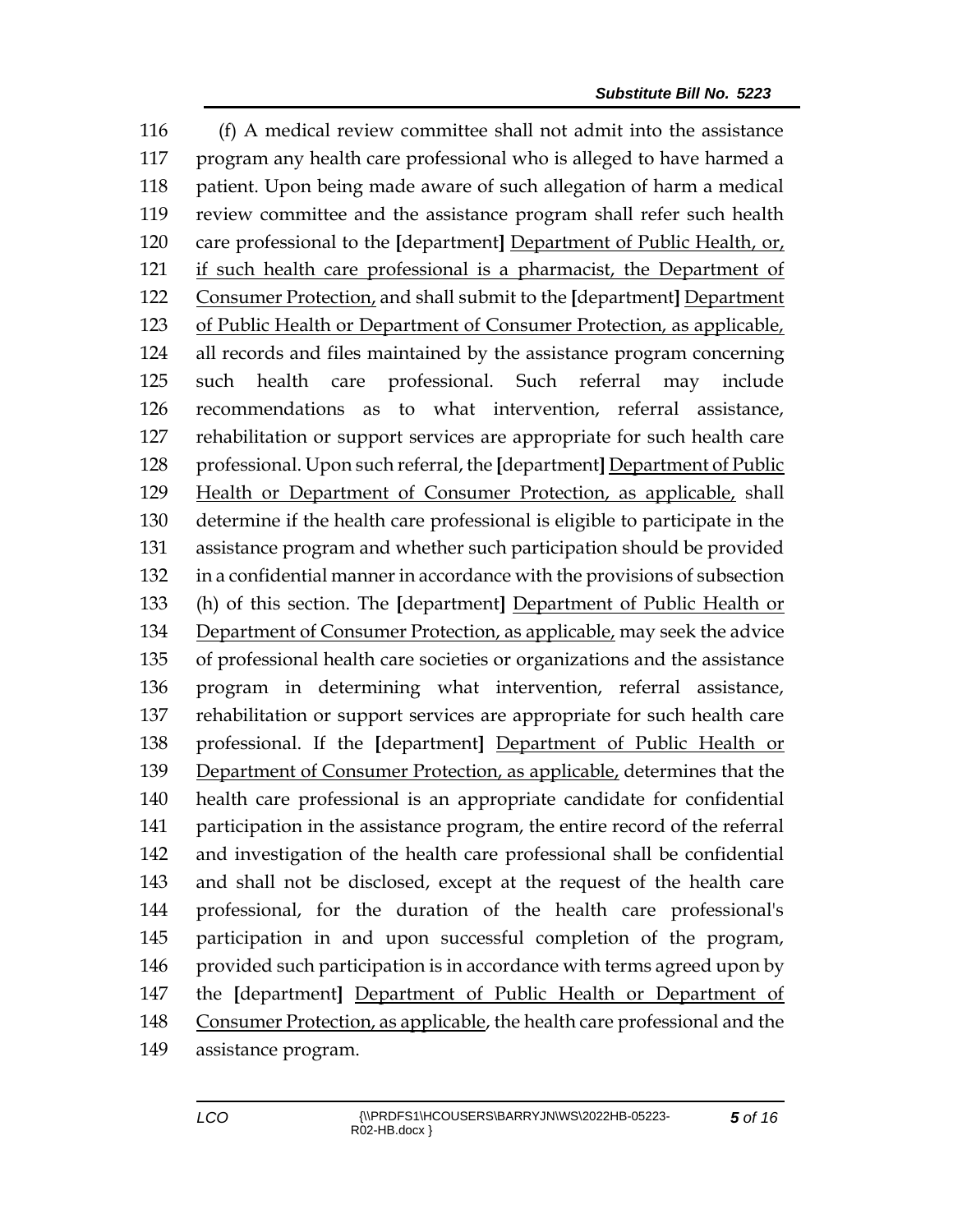(g) The assistance program shall report annually to the appropriate professional licensing board or commission or, in the absence of such board or commission, to either the Department of Public Health or, in the case of pharmacists, the Department of Consumer Protection on (1) the number of health care professionals participating in the assistance program who are under the jurisdiction of such board or commission 156 or, in the absence of such board or commission, under the jurisdiction of either the **[**department,**]** Department of Public Health or, in the case of pharmacists, the Department of Consumer Protection, (2) the purposes for participating in the assistance program, and (3) whether participants are practicing health care with skill and safety and without posing a threat to the health and safety of any person or patient in the health care setting. Annually, on or before December thirty-first, the assistance program shall report such information to the joint standing **[**committee**]** committees of the General Assembly having cognizance of matters relating to public health and consumer protection, in accordance with the provisions of section 11-4a.

 (h) (1) All information given or received in connection with any intervention, rehabilitation, referral assistance or support services provided by the assistance program pursuant to this section, including the identity of any health care professional seeking or receiving such intervention, rehabilitation, referral assistance or support services shall be confidential and shall not be disclosed (A) to any third person or entity, unless disclosure is reasonably necessary for the accomplishment of the purposes of such intervention, rehabilitation, referral assistance or support services or for the accomplishment of an audit in accordance with subsection (l) of this section, or (B) in any civil or criminal case or proceeding or in any legal or administrative proceeding, unless the health care professional seeking or obtaining intervention, rehabilitation, referral assistance or support services waives the confidentiality privilege under this subsection or unless disclosure is otherwise required by law. Unless a health care professional waives the confidentiality privilege under this subsection or disclosure is otherwise required by law, no person in any civil or criminal case or proceeding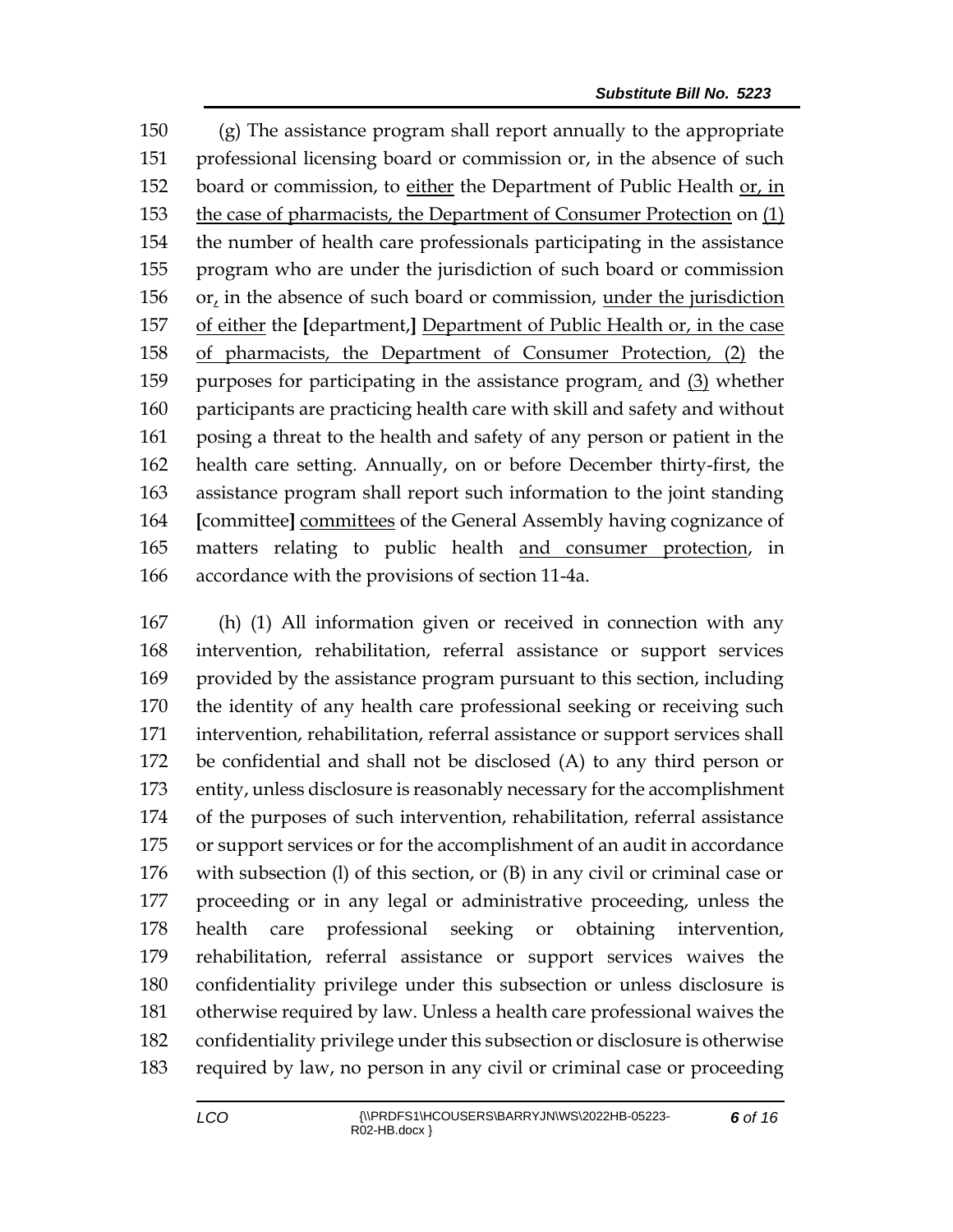or in any legal or administrative proceeding may request or require any information given or received in connection with the intervention, rehabilitation, referral assistance or support services provided pursuant to this section.

 (2) The proceedings of a medical review committee shall not be subject to discovery or introduced into evidence in any civil action for or against a health care professional arising out of matters that are subject to evaluation and review by such committee, and no person who was in attendance at such proceedings shall be permitted or required to testify in any such civil action as to the content of such proceedings. Nothing in this subdivision shall be construed to preclude (A) in any civil action, the use of any writing recorded independently of such proceedings; (B) in any civil action, the testimony of any person concerning such person's knowledge, acquired independently of such proceedings, about the facts that form the basis for the instituting of such civil action; (C) in any civil action arising out of allegations of patient harm caused by health care services rendered by a health care professional who, at the time such services were rendered, had been requested to refrain from practicing or whose practice of medicine or health care was restricted, the disclosure of such request to refrain from practicing or such restriction; or (D) in any civil action against a health care professional, disclosure of the fact that a health care professional participated in the assistance program, the dates of participation, the reason for participation and confirmation of successful completion of 208 the program, provided a court of competent jurisdiction has determined that good cause exists for such disclosure after (i) notification to the health care professional of the request for such disclosure, and (ii) a hearing concerning such disclosure at the request of any party, and provided further, the court imposes appropriate safeguards against unauthorized disclosure or publication of such information.

 (3) Nothing in this subsection shall be construed to prevent the assistance program from disclosing information in connection with administrative proceedings related to the imposition of disciplinary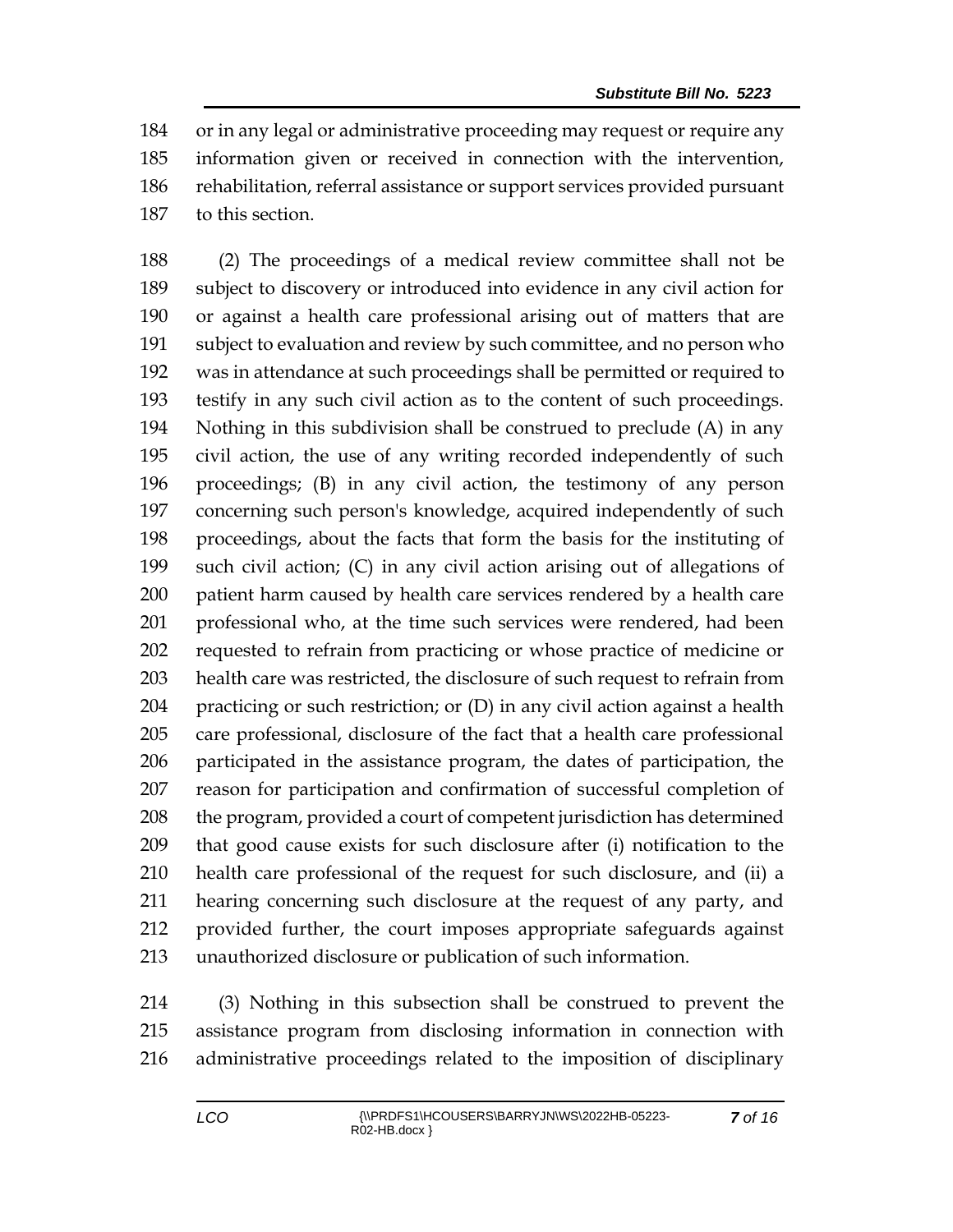action against any health care professional referred to the **[**department**]** Department of Public Health or Department of Consumer Protection, as 219 applicable, by the assistance program pursuant to subsection  $(d)$ ,  $(e)$ ,  $(f)$  or (i) of this section or by the Professional Assistance Oversight 221 Committee pursuant to subsection (e) of section  $19a-12b$ , as amended by 222 this act.

 (i) If at any time, (1) the assistance program determines that a health care professional is not able to practice with skill and safety or poses a threat to the health and safety of any person or patient in the health care setting and the health care professional does not refrain from practicing health care or fails to participate in a recommended program of rehabilitation, or (2) a health care professional who has been referred to the assistance program fails to comply with terms or conditions of the program or refuses to participate in the program, the assistance program shall refer the health care professional to the **[**department**]** Department of Public Health, or, if such health care professional is a pharmacist, the Department of Consumer Protection, and shall submit to the **[**department**]** Department of Public Health or Department of Consumer Protection, as applicable, all records and files maintained by the assistance program concerning such health care professional. Upon such referral, the **[**department**]** Department of Public Health or Department of Consumer Protection, as applicable, shall determine if the health care professional is eligible to participate in the assistance program and whether such participation should be provided in a confidential manner in accordance with the provisions of subsection (h) of this section. The **[**department**]** Department of Public Health or Department of Consumer Protection, as applicable, may seek the advice of professional health care societies or organizations and the assistance program in determining what intervention, rehabilitation, referral assistance or support services are appropriate for such health care professional. If the **[**department**]** Department of Public Health or Department of Consumer Protection, as applicable, determines that the health care professional is an appropriate candidate for confidential participation in the assistance program, the entire record of the referral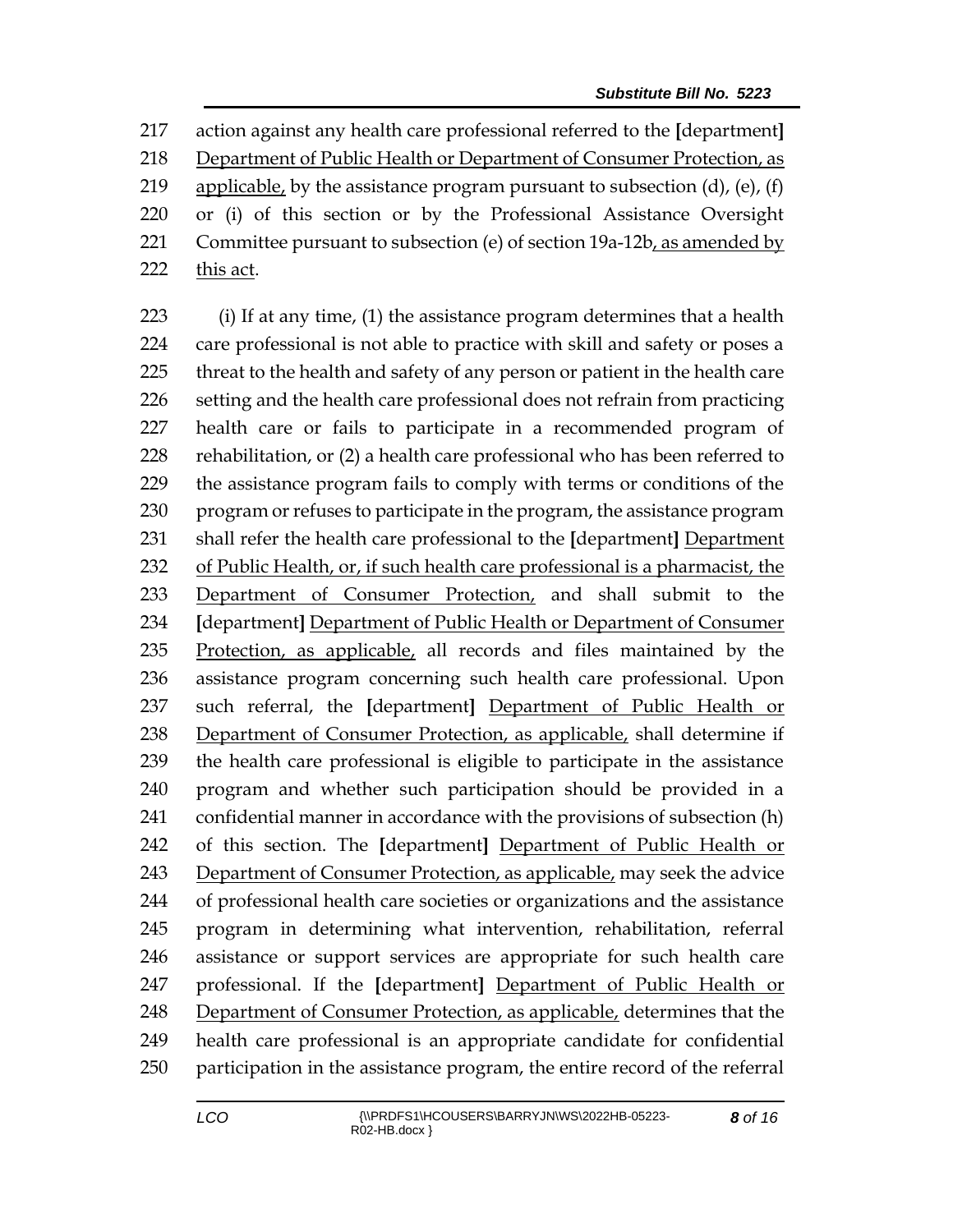and investigation of the health care professional shall be confidential and shall not be disclosed, except at the request of the health care professional, for the duration of the health care professional's participation in and upon successful completion of the program, provided such participation is in accordance with terms agreed upon by the **[**department**]** Department of Public Health or Department of 257 Consumer Protection, as applicable, the health care professional and the assistance program.

 (j) (1) Any physician, hospital or state or local professional society or organization of health care professionals that refers a physician for intervention to the assistance program shall be deemed to have satisfied the obligations imposed on the person or organization pursuant to subsection (a) of section 20-13d, with respect to a physician's inability to practice medicine with reasonable skill or safety due to chemical dependency, emotional or behavioral disorder or physical or mental illness.

 (2) Any physician, physician assistant, hospital or state or local professional society or organization of health care professionals that refers a physician assistant for intervention to the assistance program shall be deemed to have satisfied the obligations imposed on the person or organization pursuant to subsection (a) of section 20-12e, with respect to a physician assistant's inability to practice with reasonable skill or 273 safety due to chemical dependency, emotional or behavioral disorder or physical or mental illness.

 (k) The assistance program established pursuant to subsection (b) of this section shall meet with the Professional Assistance Oversight Committee established under section 19a-12b, as amended by this act, on a regular basis, but not less than four times each year.

 (l) On or before November 1, 2007, and annually thereafter, the assistance program shall select a person determined to be qualified by the assistance program and the **[**department**]** Department of Public Health to conduct an audit on the premises of the assistance program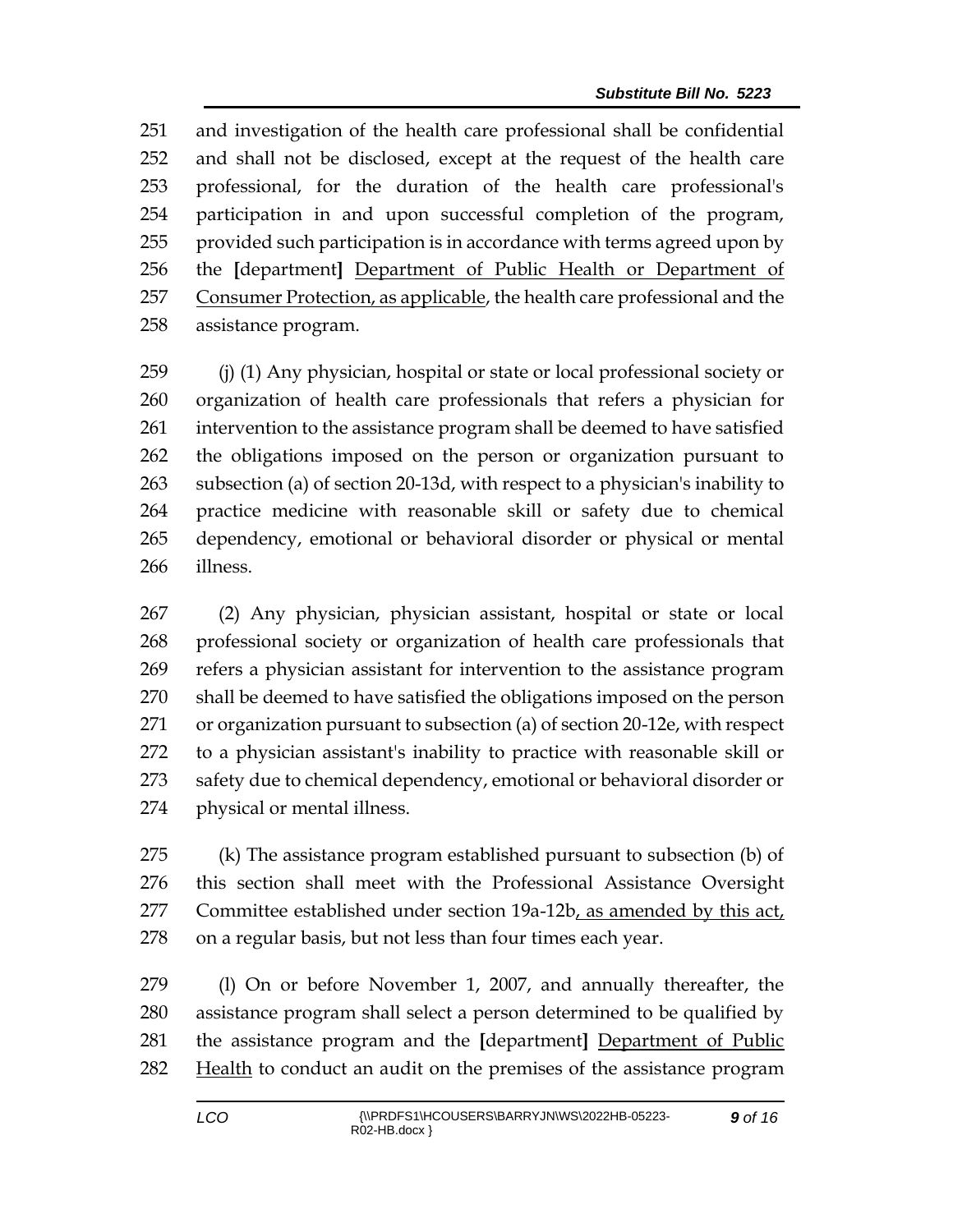for the purpose of examining quality control of the program and compliance with all requirements of this section. On or after November 1, 2011, the **[**department**]** Department of Public Health, with the agreement of the Professional Assistance Oversight Committee 287 established under section 19a-12b, as amended by this act, may waive 288 the audit requirement, in writing. Any audit conducted pursuant to this subsection shall consist of a random sampling of at least twenty per cent of the assistance program's files or ten files, whichever is greater. Prior to conducting the audit, the auditor shall agree in writing (1) not to copy any program files or records, (2) not to remove any program files or records from the premises, (3) to destroy all personally identifying information about health care professionals participating in the assistance program upon the completion of the audit, (4) not to disclose personally identifying information about health care professionals participating in the program to any person or entity other than a person employed by the assistance program who is authorized by such program to receive such disclosure, and (5) not to disclose in any audit report any personally identifying information about health care professionals participating in the assistance program. Upon completion of the audit, the auditor shall submit a written audit report to the assistance program, the **[**department**]** Department of Public Health, the Professional Assistance Oversight Committee established under section 19a-12b, as amended by this act, and the joint standing **[**committee**]** committees of the General Assembly having cognizance of matters relating to public health and consumer protection, in accordance with the provisions of section 11-4a.

 Sec. 2. Subsections (a) to (e), inclusive, of section 19a-12b of the general statutes are repealed and the following is substituted in lieu thereof (*Effective from passage*):

 (a) The Department of Public Health shall establish a Professional Assistance Oversight Committee for the assistance program. Such committee's duties shall include, but not be limited to, overseeing quality assurance. The oversight committee shall consist of the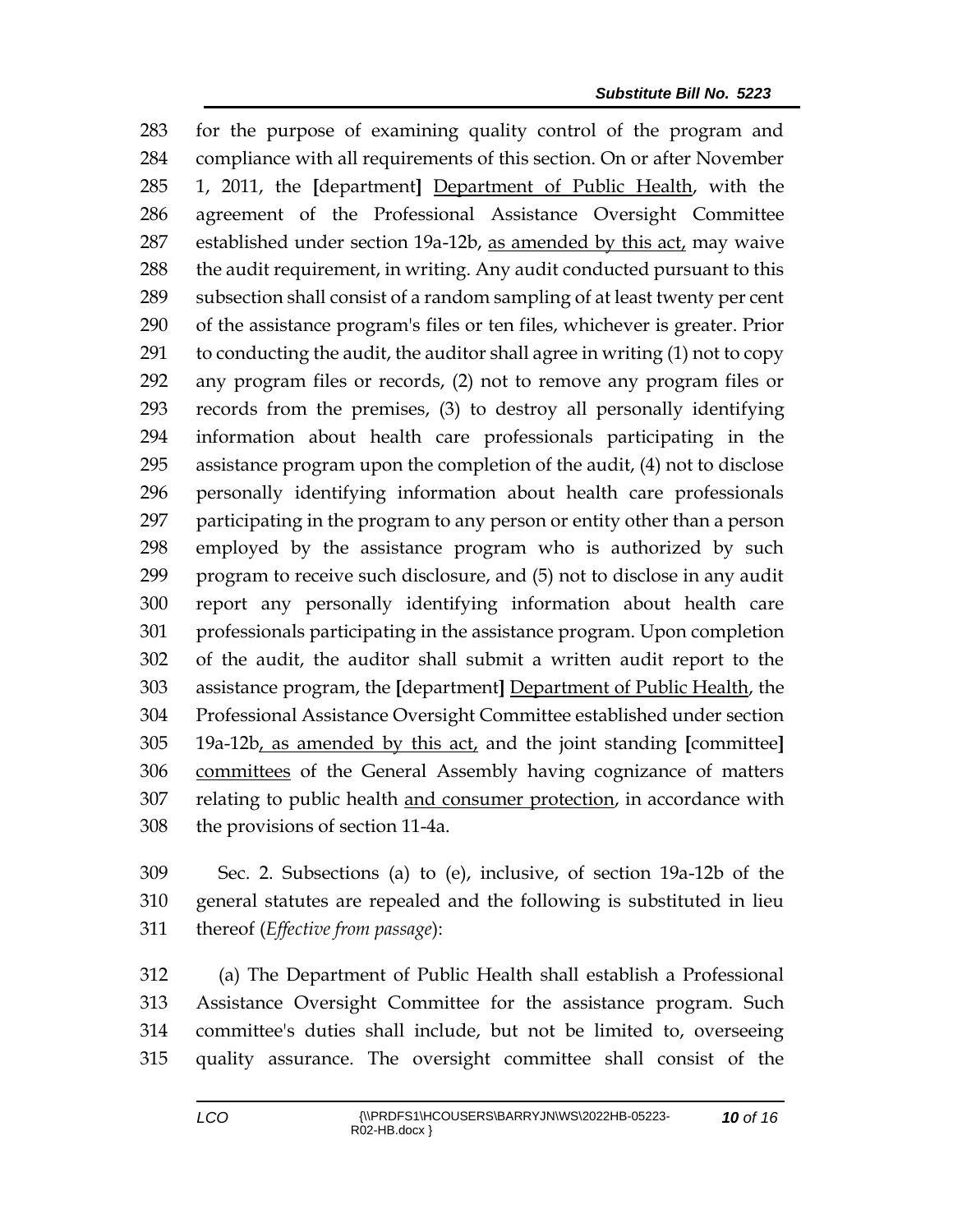following members: (1) Three members selected by the **[**department**]** Department of Public Health, who are health care professionals with training and experience in mental health or addiction services, (2) three members selected by the assistance program, who are not employees, board or committee members of the assistance program and who are health care professionals with training and experience in mental health or addiction services, and (3) one member selected by the Department of Mental Health and Addiction Services who is a health care professional.

 (b) The assistance program shall provide administrative support to the oversight committee.

 (c) Beginning January 1, 2008, the oversight committee shall meet with the assistance program on a regular basis, but not fewer than four times each year.

 (d) The oversight committee may request and shall be entitled to receive copies of files or such other assistance program records it deems necessary, provided all information pertaining to the identity of any health care professional shall first be redacted by the assistance program. No member of the oversight committee may copy, retain or maintain any such redacted records. If the oversight committee determines that a health care professional is not able to practice with skill and safety or poses a threat to the health and safety of any person or patient in the health care setting, and the health care professional has not refrained from practicing health care or has failed to comply with terms or conditions of participation in the assistance program, the oversight committee shall notify the assistance program to refer the health care professional to the **[**department**]** Department of Public Health, or, if such health care professional is a pharmacist, the Department of Consumer Protection. Upon such notification, the assistance program shall refer the health care professional to the **[**department**]** Department of Public Health or Department of Consumer Protection, as applicable, in accordance with the provisions of subsection (i) of section 19a-12a, as amended by this act.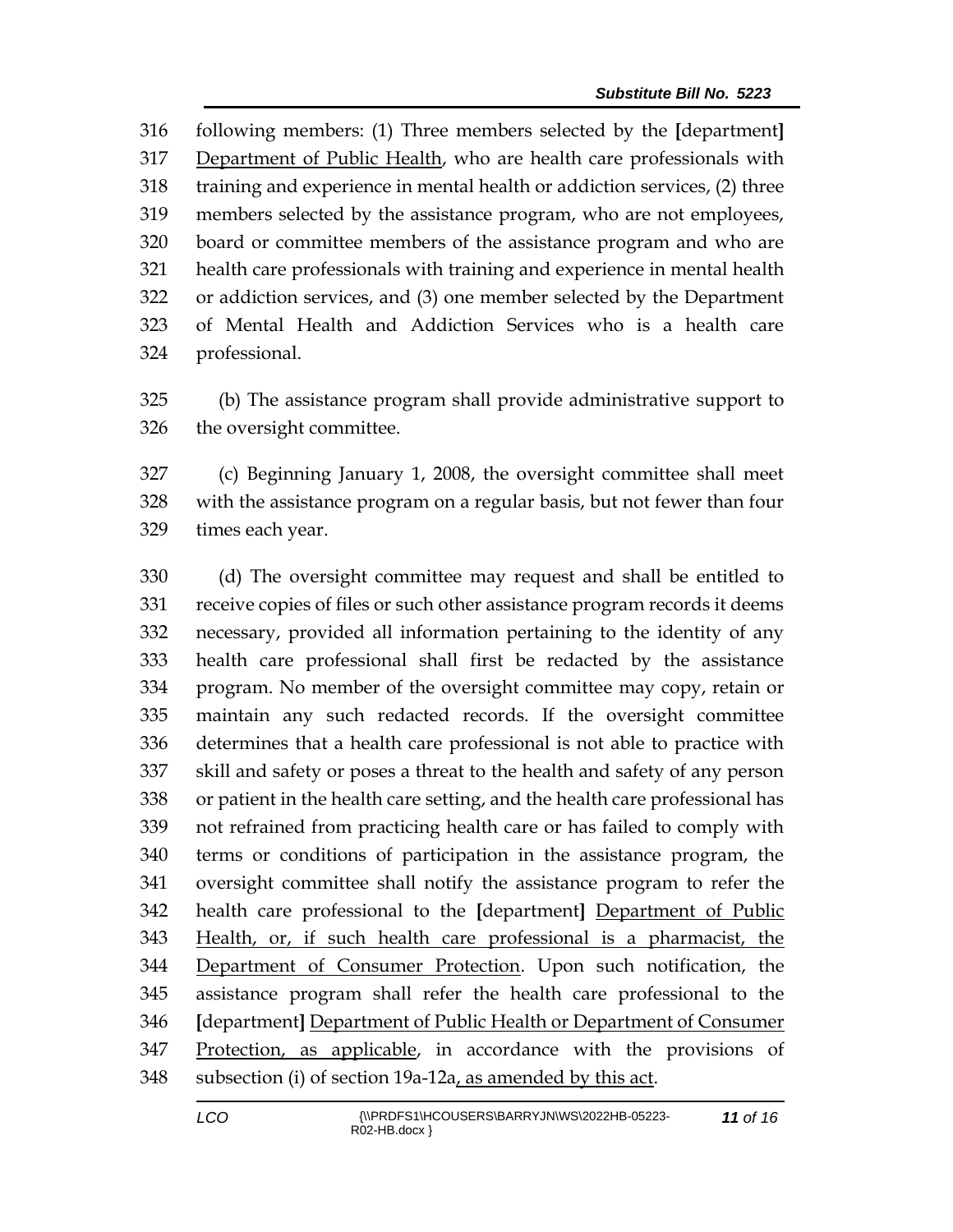(e) (1) If, at any time, the oversight committee determines that the assistance program (A) has not acted in accordance with the provisions of this section or section 19a-12a, as amended by this act, or (B) requires remedial action based upon the audit performed under subsection (l) of section 19a-12a, as amended by this act, the oversight committee shall notify the assistance program of such determination, in writing, not later than thirty days after such determination.

 (2) The assistance program shall develop and submit to the oversight committee a corrective action plan addressing such determination not later than thirty days after the date of such notification. The assistance program may seek the advice and assistance of the oversight committee in developing the corrective action plan. Upon approval of the corrective action plan by the oversight committee, the oversight committee shall provide a copy of the approved plan to the assistance program, **[**and the department**]** the Department of Public Health and the Department of Consumer Protection.

 (3) If the assistance program fails to comply with the corrective action plan, the oversight committee may amend the plan or direct the assistance program to refer some or all of the records of the health care professionals in the assistance program to the **[**department**]** Department of Public Health, or, in the case of health care professionals who are pharmacists, the Department of Consumer Protection. Upon such referral, the **[**department**]** Department of Public Health or Department of Consumer Protection, as applicable, shall determine if each referred health care professional is eligible for continued intervention, rehabilitation, referral assistance or support services and whether participation in such intervention, rehabilitation, referral assistance or support services should be treated as confidential in accordance with subsection (h) of section 19a-12a, as amended by this act. If the **[**department**]** Department of Public Health or Department of Consumer Protection, as applicable, determines that a health care professional is an appropriate candidate for confidential participation in continued intervention, referral assistance, rehabilitation or support services, the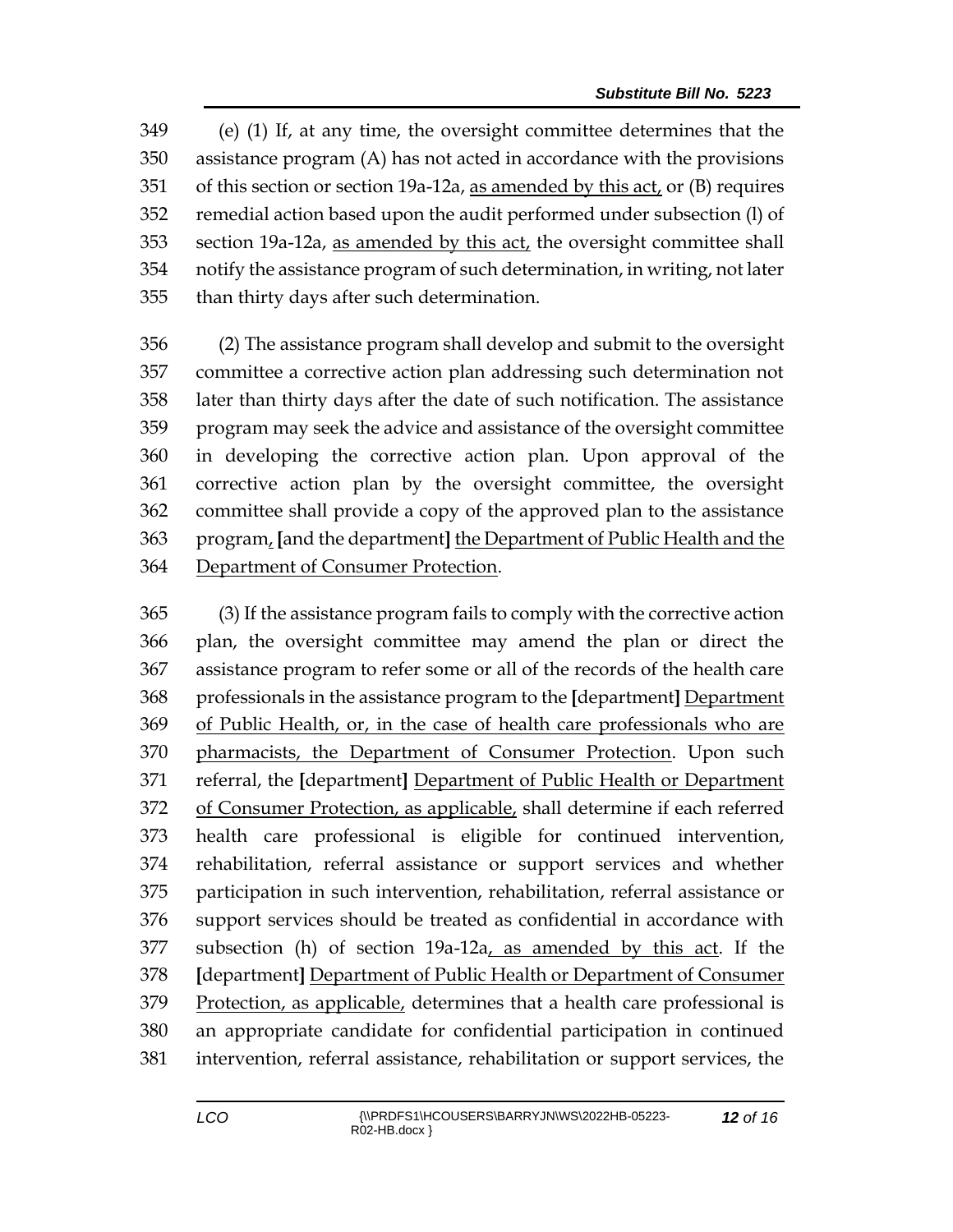entire record of the referral and investigation of the health care professional shall be confidential and shall not be disclosed, except at the request of the health care professional, for the duration of the health care professional's participation in and upon successful completion of the program, provided such participation is in accordance with terms agreed upon by the **[**department**]** Department of Public Health or 388 Department of Consumer Protection, as applicable, and the health care professional.

 (4) Upon written notice to the **[**department**]** Department of Public 391 Health and the Department of Consumer Protection by the oversight committee that the assistance program is in compliance with a corrective action plan developed pursuant to subdivision (2) of this subsection, the **[**department**]** Department of Public Health, or, in the case of 395 pharmacists, the Department of Consumer Protection, may refer health care professionals to the assistance program for continued intervention, rehabilitation, referral assistance or support services and shall submit to the assistance program all records and files concerning such health care professionals.

 Sec. 3. Section 19a-12c of the general statutes is repealed and the following is substituted in lieu thereof (*Effective from passage*):

 There is established an account to be known as the "professional assistance program account" which shall be a separate, nonlapsing account within the General Fund. The account shall contain any moneys required by law to be deposited in the account. Moneys in the account shall be paid by the Commissioner of Public Health and the Commissioner of Consumer Protection to the assistance program for health care professionals established pursuant to section 19a-12a, as amended by this act, for the provision of education, prevention, intervention, referral assistance, rehabilitation or support services to health care professionals who have a chemical dependency, emotional or behavioral disorder or physical or mental illness.

Sec. 4. Section 20-601 of the general statutes is repealed and the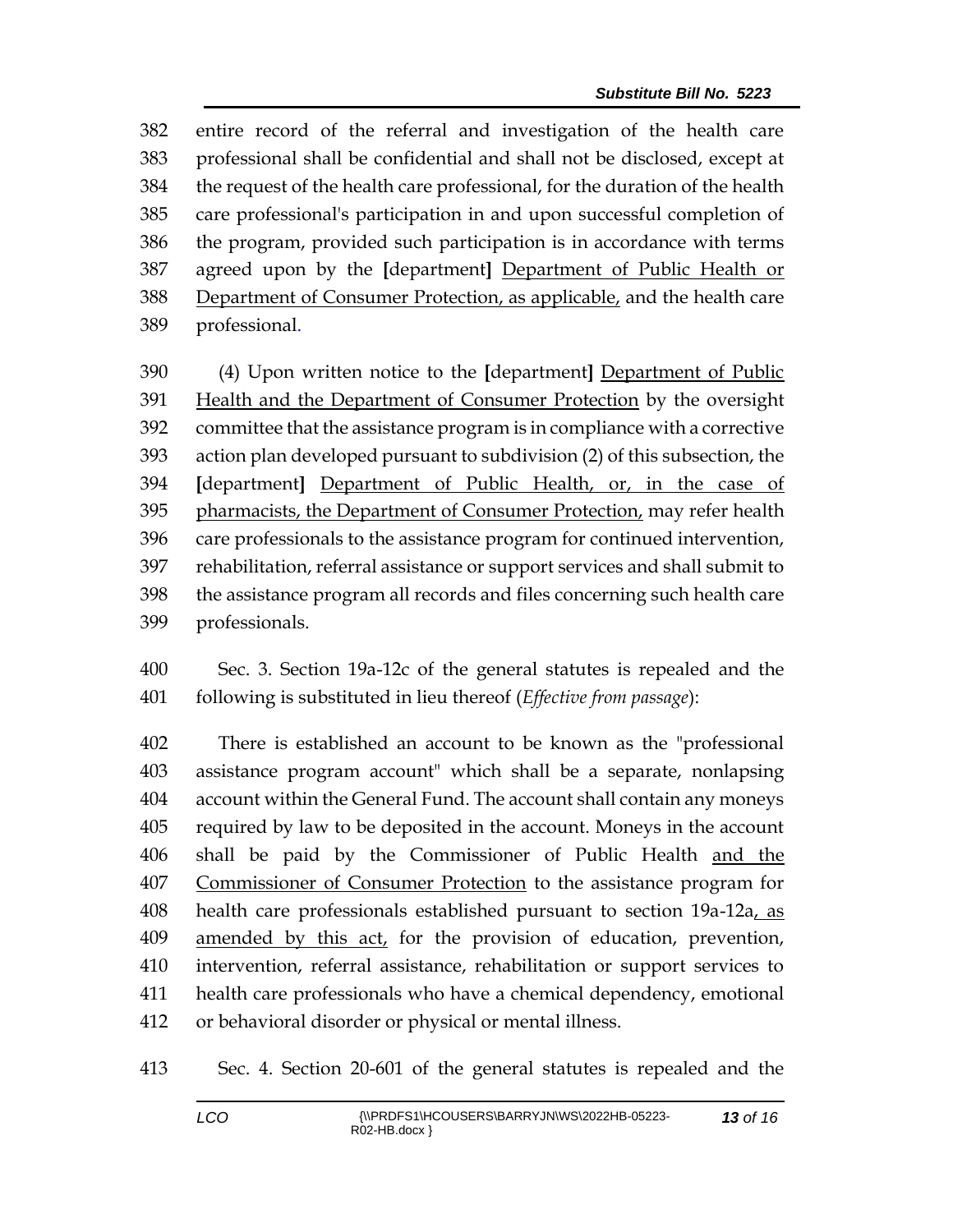following is substituted in lieu thereof (*Effective from passage*):

 (a) The **[**department**]** Department of Consumer Protection shall collect the following nonrefundable fees:

 (1) The fee for issuance of a pharmacist license is two hundred dollars, payable at the date of application for the license.

 (2) The fee for renewal of a pharmacist license is the professional services fee for class A, as defined in section 33-182*l*. Before the commission grants a license to an applicant who has not held a license authorized by the commission within five years of the date of application, the applicant shall pay the fee required in subdivision (1) of this section.

 (3) The fee for issuance of a pharmacy license is seven hundred fifty dollars.

 (4) The fee for renewal of a pharmacy license is one hundred ninety dollars.

 (5) The late fee for an application for renewal of a license to practice pharmacy, a pharmacy license or a permit to sell nonlegend drugs is the amount set forth in section 21a-4.

 (6) The fee for notice of a change in officers or directors of a corporation holding a pharmacy license is sixty dollars for each pharmacy license held. A late fee for failing to give such notice within ten days of the change is fifty dollars in addition to the fee for notice.

 (7) The fee for filing notice of a change in name, ownership or management of a pharmacy is ninety dollars. A late fee for failing to give such notice within ten days of the change is fifty dollars in addition to the fee for notice.

 (8) The fee for application for registration as a pharmacy intern is sixty dollars.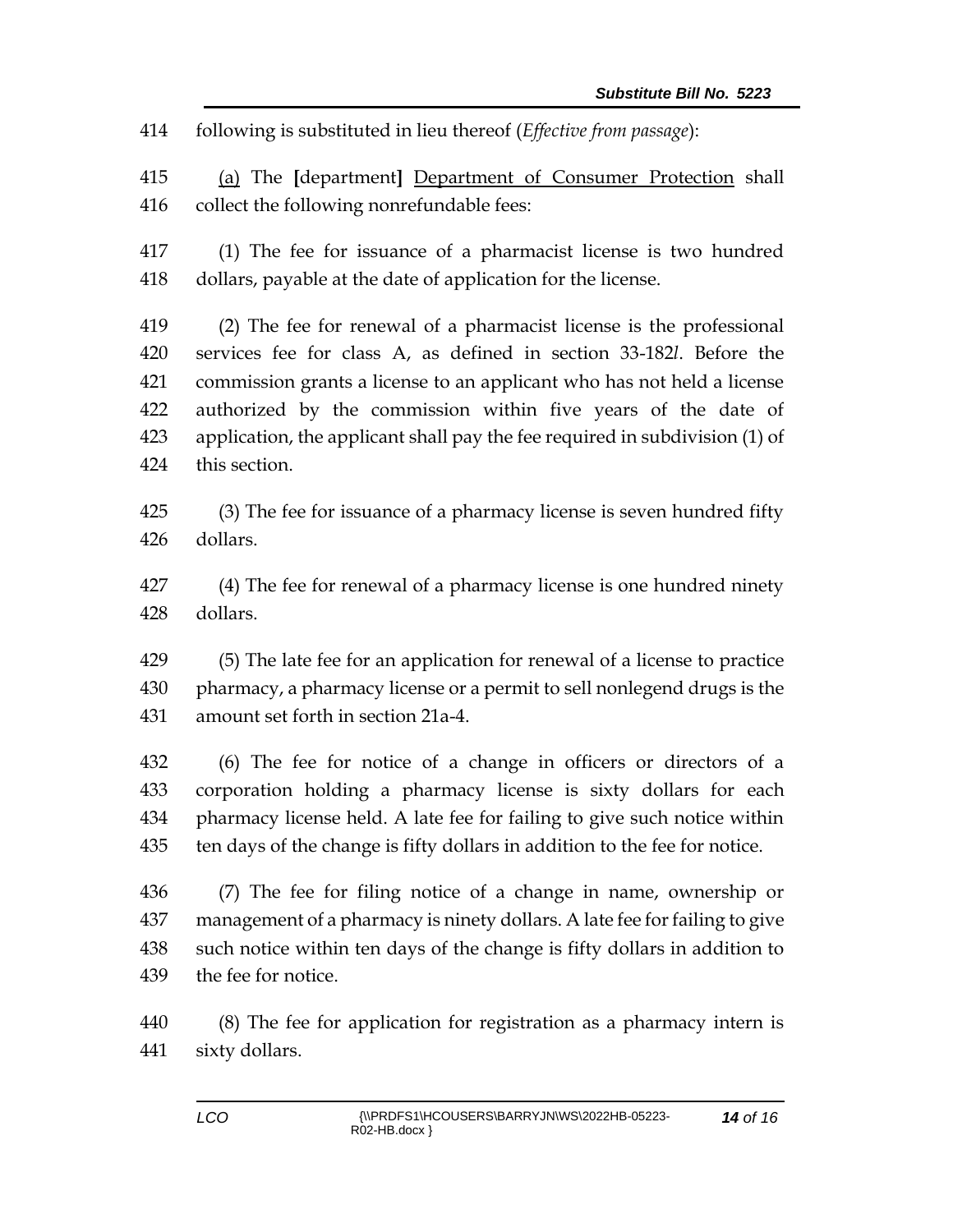(9) The fee for application for a permit to sell nonlegend drugs is one hundred forty dollars.

 (10) The fee for renewal of a permit to sell nonlegend drugs is one hundred dollars.

 (11) The late fee for failing to notify the commission of a change of ownership, name or location of the premises of a permit to sell nonlegend drugs within five days of the change is twenty dollars.

 (12) The fee for issuance of a nonresident pharmacy certificate of registration is seven hundred fifty dollars.

 (13) The fee for renewal of a nonresident pharmacy certificate of registration is one hundred ninety dollars.

 (14) The fee for notice of a change in officers or directors of a corporation holding a nonresident pharmacy certificate of registration is sixty dollars for each pharmacy license held. A late fee for failing to give such notice within ten days of the change is fifty dollars, in addition to the fee for notice.

 (15) The fee for filing notice of a change in name, ownership or management of a nonresident pharmacy is ninety dollars. A late fee for failing to give such notice within ten days of the change is fifty dollars, in addition to the fee for notice.

 (16) The fee for application for registration as a pharmacy technician is one hundred dollars.

 (17) The fee for renewal of a registration as a pharmacy technician is fifty dollars.

 (18) The fee for issuance of a temporary permit to practice pharmacy is two hundred dollars.

468 (b) On or before the last day of January, April, July and October in 469 each year, the Commissioner of Consumer Protection shall: